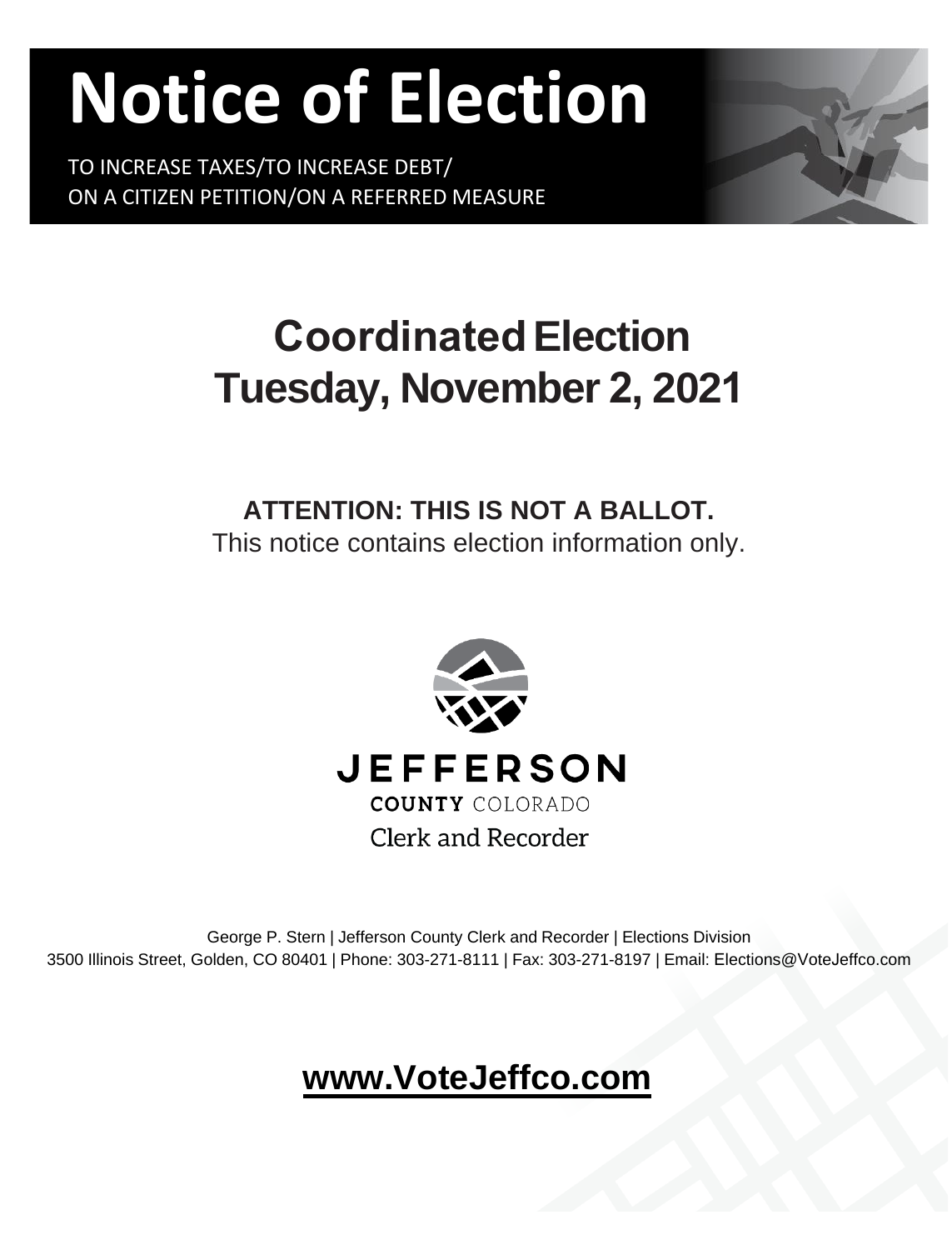#### **Your Voting Options for the 2021 Coordinated Election**

To All Registered Voters:

The 2021 Coordinated Election includes local candidate races and ballot measures. This booklet contains information provided by local jurisdictions regarding tax- or debt-related issues on the ballot. I hope you find this information helpful.

Beginning Friday, October 8, 2021, we will mail ballots to all active registered voters. To ensure you receive a ballot in the mail, please verify or update your voter registration at **VoteJeffco.com**.

You will have the usual three options to vote in this election:

- Drop Box: Deliver your ballot to any of our 24-hour drop boxes up until 7 p.m. on Election Day, Tuesday, November 2. Those locations are listed in this booklet and online at **VoteJeffco.com**. They will also be included in your ballot mailing.
- Mail: If you choose to mail your ballot, we strongly recommend doing so no later than Monday, October 25, and putting one Forever stamp on your envelope.
- Vote Center: If you need additional assistance, you may visit an in-person vote center starting on Monday, October 25. Those locations are listed in this booklet and online at **VoteJeffco.com**. They will also be included in your ballot mailing.

To learn more about Jefferson County elections, update your voter registration, find voting locations, or track your ballot, visit **VoteJeffco.com**. You may also call us at **303-271-8111**.

Sincerely,

LA

George P. Stern Jefferson County Clerk and Recorder

## **About This Booklet**

This booklet contains summary statements for ballot issues as required by the State of Colorado Constitution, Article X, Section 20, also known as the **Taxpayer Bill of Rights (TABOR).**

The information contained in this notice was prepared by persons required by law to provide summaries of ballot issues and fiscal information.

The Jefferson County Clerk and Recorder's office does not warrant the accuracy or truth of any statement made in the summaries as submitted by other political subdivisions, nor is it responsible for errors in spelling, grammar, or punctuation of the submitted statements.

**A "YES/FOR"** vote on any issue is a vote in favor of changing current law or existing circumstances; a **"NO/AGAINST"** vote on any issue is a vote against changing current law or existing circumstances.

This notice is mailed to each address with one or more registered voters. Receipt of this notice does not mean that every resident of the household is eligible to vote.

If you have further questions regarding information contained in this notice, please contact the respective Designated Election Official indicated in the Local Election Office address and phone number section of this notice.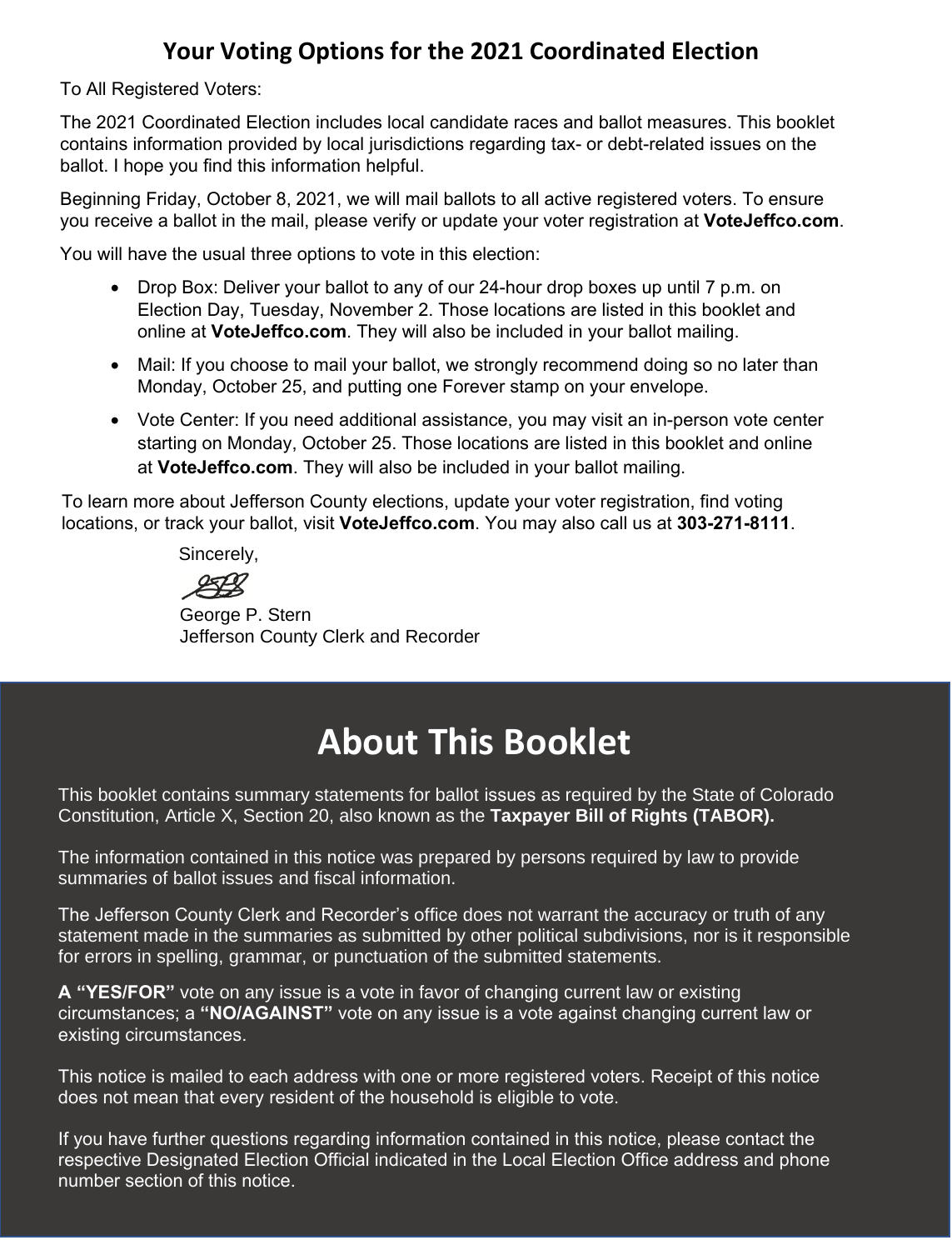**Vote early! Avoid the rush and limit phone calls from campaigns Clerk and Recorder and Recorder and Recorder An** 

### 24-HOUR BALLOT DROP BOXES

Boxes open Friday, October 8 and close Tuesday, November 2 at 7 p.m.

#### ARVADA

**Apex Recreation Center** 13150 W 72nd Ave

**Arvada City Hall**  8001 Ralston Rd

**Arvada City Hall**  8101 Ralston Rd

**Arvada Motor Vehicle** 6510 Wadsworth Blvd #320

**Jeffco Public Health** 5150 Allison St

**Standley Lake Library**  8485 Kipling St

**West Woods Community Station**  6644 Kendrick Dr

**Whisper Creek Community Station** 

14360 W 89th Dr

#### CONIFER

**Conifer Marketplace**  10875 US Hwy 285

EDGEWATER

**Edgewater City Hall**  1800 Harlan St  $\bigoplus$ 

#### EVERGREEN

**Buchanan Recreation Center** 32003 Ellingwood Trl

**Evergreen Library**  5000 County Hwy 73

#### GOLDEN

**Colorado School of Mines**  1400 Illinois St

**Golden City Hall**  911 10th St

**Jeffco Courts and Admin Building**  Æ *Northeast side*  100 Jefferson County Pkwy

**Jeffco Elections Division** 3500 Illinois St b<sup>a</sup>

 $\epsilon$  = 24-hour drive-up drop box

All other locations are 24-hour

walk-up drop boxes

#### LAKEWOOD

**Belmar Library** 555 S Allison Pkwy

**Carmody Recreation Center**  2200 S Kipling St

**Foothills Fieldhouse**  3606 S Independence St

**Green Mountain Recreation Center**  13198 W Green Mountain Dr

**Jeffco Public Health**

645 Parfet St **Lakewood City Hall** 

480 S Allison Pkwy **Lakewood Library** 10200 W 20th Ave

**Lakewood Link Recreation Center**

1295 S Reed St **Ray Ross Park**

680 S Harlan St

*Environmental Tech Building*  13302 Fox Run **the State** 

LITTLETON

**Columbine Library**  7706 W Bowles Ave

**Lilley Gulch Recreation Center** 6147 S Holland Way

**Ridge Recreation Center**  6613 S Ward St

**South Jeffco Service Center**  11139 Bradford Rd

#### WESTMINSTER

**City Park Recreation Center**  10455 Sheridan Blvd

**West View Recreation Center**  10747 W 108th Ave

**Westminster Sports Center**  6051 W 95th Ave

#### WHEAT RIDGE

**Anderson Park**  $\curvearrowleft$ 9110 W 44th Ave

**Prospect Park** 6Þ 11600 W 44th Ave

**Wheat Ridge City Hall**  7500 W 29th Ave 2

### IN-PERSON VOTER SERVICE AND POLLING CENTERS (VSPCs)

#### ARVADA

- **1 Arvada City Hall |** 8101 Ralston Rd
- **1 Standley Lake Library |** 8485 Kipling St

#### EVERGREEN

**1 Evergreen Library |** 5000 County Hwy 73

#### GOLDEN

- **2 Colorado School of Mines** *Mines Park Community Center #2* | 2001 Infinity Circle
- **1 Jeffco Elections Division |** 3500 Illinois St

#### LAKEWOOD

- **1 Belmar Library |** 555 S Allison Pkwy
- **2 Red Rocks Community College** *Environmental Tech Building* | 13302 Fox Run

#### LITTLETON

**1 South Jeffco Service Center |** 11139 Bradford Rd



Monday, October 25 - Friday, October 29: 8 a.m. to 5 p.m. Saturday, October 30: 9 a.m. to 1 p.m. Monday, November 1: 8 a.m. to 5 p.m. Tuesday, November 2 (last day to vote): 7 a.m. to 7 p.m.

| SUNDAY | <b>MONDAY</b> | TUESDAY WEDNESDAY THURSDAY |    | FRIDAY | SATURDAY |
|--------|---------------|----------------------------|----|--------|----------|
| 24     |               |                            | 28 | 29     |          |
|        |               |                            |    |        |          |

# **PHASE 2 VSPCs**

Monday, November 1: 8 a.m. to 5 p.m. Tuesday, November 2 (last day to vote): 7 a.m. to 7 p.m.

| <b>SUNDAY</b> | <b>MONDAY</b> | <b>TUESDAY</b> | WEDNESDAY THURSDAY |    | <b>FRIDAY</b> | SATURDAY |
|---------------|---------------|----------------|--------------------|----|---------------|----------|
| 24            | 25            | 26             | כר                 | 28 | 29            | 30       |
|               |               |                |                    |    |               |          |
|               |               |                |                    |    |               |          |
|               |               |                |                    |    |               |          |
|               |               |                |                    |    |               |          |
|               |               |                |                    |    |               |          |

**Please visit VoteJeffco.com or call 303-271-8111 for the latest information.**

**Red Rocks Community College**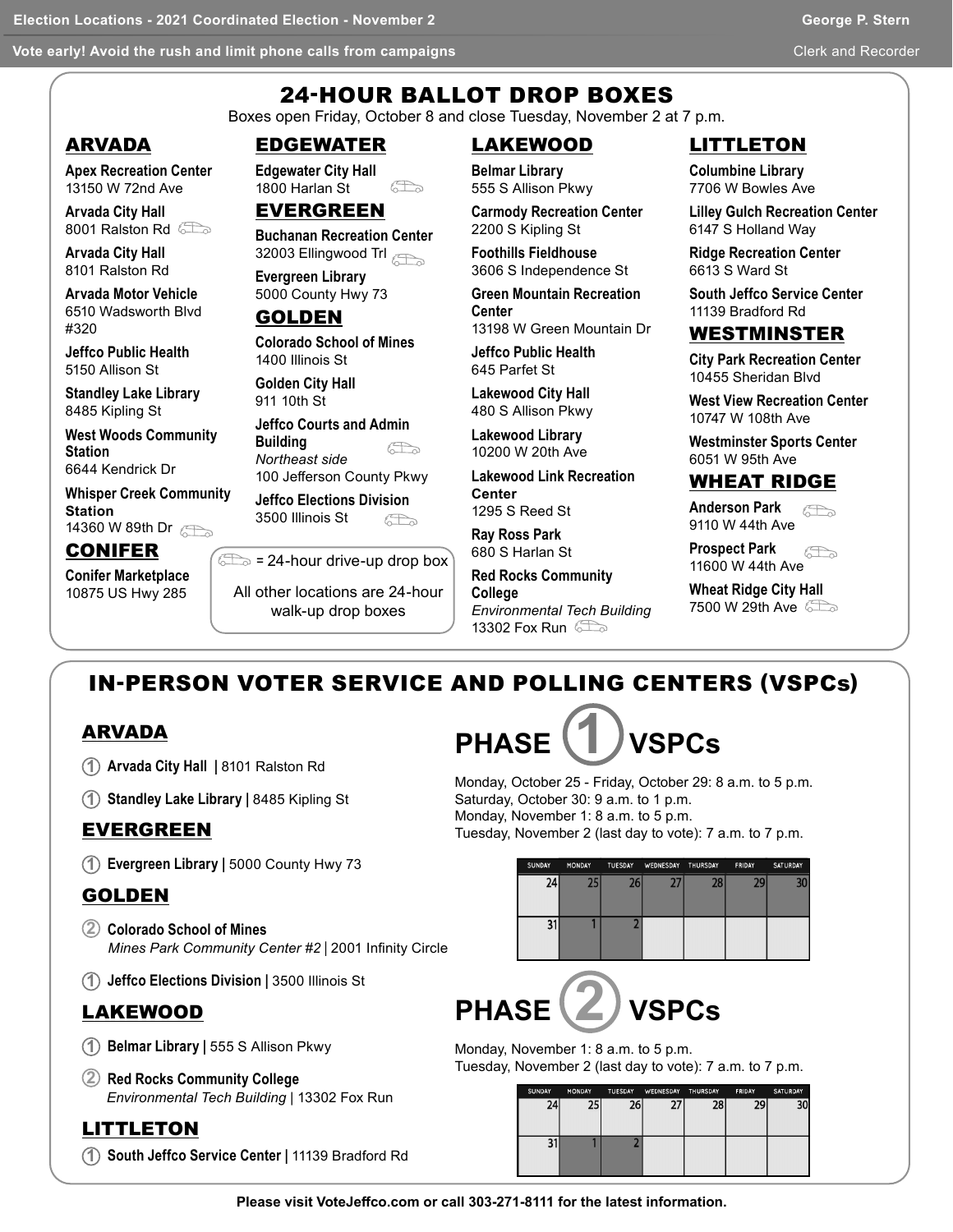#### **TO: ALL REGISTERED VOTERS NOTICE OF ELECTION TO INCREASE TAXES ON A REFERRED MEASURE**

#### **CITY OF GOLDEN**

Jefferson County, Colorado

**Election Date:** Tuesday, November 2, 2021 **Election Hours:** 7:00 a.m. to 7:00 p.m.

#### **Local Election Office Contact Information:**

City of Golden Monica Mendoza, City Clerk  $911 10<sup>th</sup>$  Street Golden, CO 80401 303-384-8014 direct mmendoza@cityofgolden.net

#### **Ballot Title and Text**

Ballot Issue 2B:

SHALL THE CITY OF GOLDEN TAXES BE INCREASED UP TO \$900,000.00 ANNUALLY IN 2022, THE FIRST FULL FISCAL YEAR OF COLLECTION, AND BY WHATEVER AMOUNT IS RAISED ANNUALLY THEREAFTER, THROUGH THE ADOPTION OF AN EXCISE TAX AT THE RATE OF SIX PERCENT (6%) OF THE PRICE PAID BY THE PURCHASER ON THE SALE OF RETAIL MARIJUANA, RETAIL MARIJUANA PRODUCTS, RETAIL MARIJUANA CONCENTRATE, AND MARIJUANA ACCESSORIES, AS DEFINED IN THE COLORADO MARIJUANA CODE, COLORADO MARIJUANA RULES, AND APPLICABLE CITY ORDINANCES, CONDITIONED ON THE CITY COUNCIL TAKING SEPARATE ACTION TO AUTHORIZE RETAIL MARIJUANA STORES TO SELL SUCH ITEMS, AND COMMENCING UPON THE ADOPTION BY CITY COUNCIL, AND IMPLEMENTATION BY THE CITY, OF LOCAL REGULATIONS AND LICENSING REQUIREMENTS, AS MAY BE AMENDED FROM TIME TO TIME, WITH THE REVENUES RECEIVED FROM SUCH TAX TO BE SPENT ON ANY LAWFUL MUNICIPAL PURPOSE, INCLUDING PUBLIC HEALTH PROGRAMS AND PROJECTS, AND SHALL ALL REVENUES FROM SUCH TAX AND ANY EARNINGS THEREON BE COLLECTED, RETAINED, AND SPENT AS A VOTER-APPROVED REVENUE CHANGE WITHOUT LIMITATION OR CONDITION, AND NOTWITHSTANDING ANY REVENUE OR EXPENDITURE LIMITATIONS CONTAINED IN ARTICLE X SECTION 20 OF THE COLORADO CONSTITUTION OR ANY OTHER LAW?

Total City Fiscal Year Spending

| 2021 (estimated) | \$44,602,811 |
|------------------|--------------|
| 2020 (actual)    | \$40,031,258 |

2019 (actual) \$43,785,451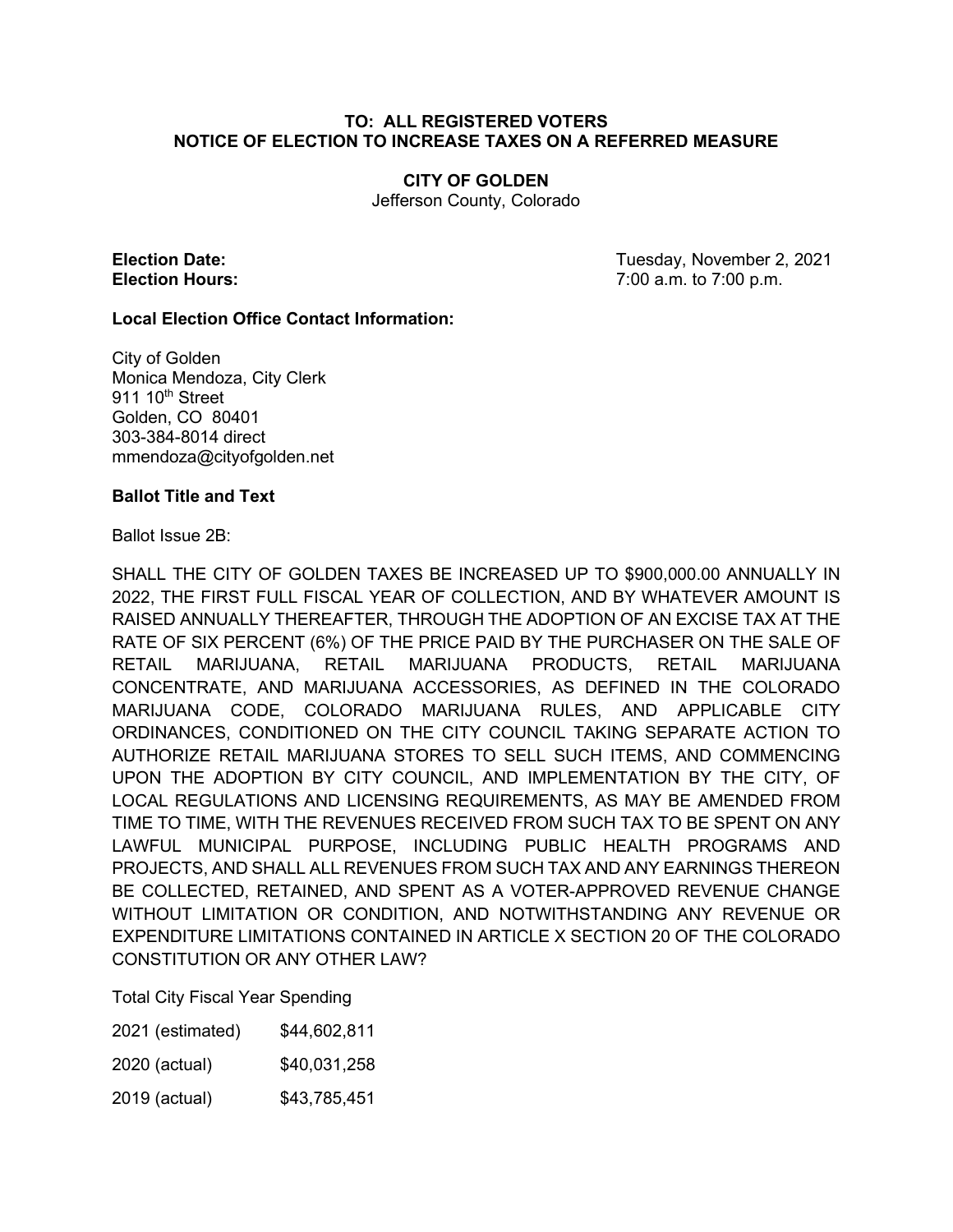2018 (actual) \$39,162,346 2017 (actual) \$40,999,170

| Overall percentage change from 2017 to 2021 | 8.8 %       |
|---------------------------------------------|-------------|
| Overall dollar change from 2017 to 2021     | \$3,603,641 |

Proposed Tax Increase

City Estimate of the Maximum Dollar Amount of the Proposed Tax Increase For Fiscal Year 2022

BALLOT ISSUE #2B Retail Marijuana \$900,000

City Estimate of 2022 Fiscal Year Spending Without Proposed Tax Increases \$49,885,432

The following summaries were prepared from materials filed by persons in favor of or opposed to the ballot issue.

#### **Summary of Written Comments FOR Ballot Issue 2B:**

Vote YES on Ballot Question 2A and Ballot Issue 2B!

Today in Golden, only medical marijuana – sold to those with a doctor's recommendation and valid medical marijuana registry card – is legal for sale in Golden. Retail marijuana, which is available only to adults 21 and older, currently is prohibited in Golden.

Ballot question 2A asks voters to legalize the sale of retail marijuana in Golden. Issue 2B seeks voter approval for a 6% excise tax on retail marijuana and is expected to generate nearly \$900,000 in new tax revenue for our City in the first year alone. Both ballot questions need to pass for retail marijuana sales to be legalized in Golden.

Some of the reasons to vote YES on 2B are:

Transparent Spending. The City of Golden has committed to complete transparency with all revenue generated by issue 2B. Citizens can hold elected officials and staff accountable during the city's budgeting process when tax revenue from marijuana is allocated.

New Revenue for Golden. The tax revenue captured by the City - estimated at \$900,000 in the first year alone - will be spent on city public health initiatives such as substance abuse, education, and addressing the harmful impacts of housing and food insecurities.

Only Marijuana Customers Pay. The proposed tax is paid by marijuana consumers only. Unlike sales tax that is collected on all retail products, this tax will be collected only from those who purchase retail marijuana.

While medical marijuana has been sold in Golden since 2009, previous City Councils for many years have taken a "wait and see" approach before asking voters to legalize and tax retail marijuana sales within city limits. After a thorough community engagement process, Golden City Council unanimously referred ballot question 2A and ballot issue 2B to the voters this year.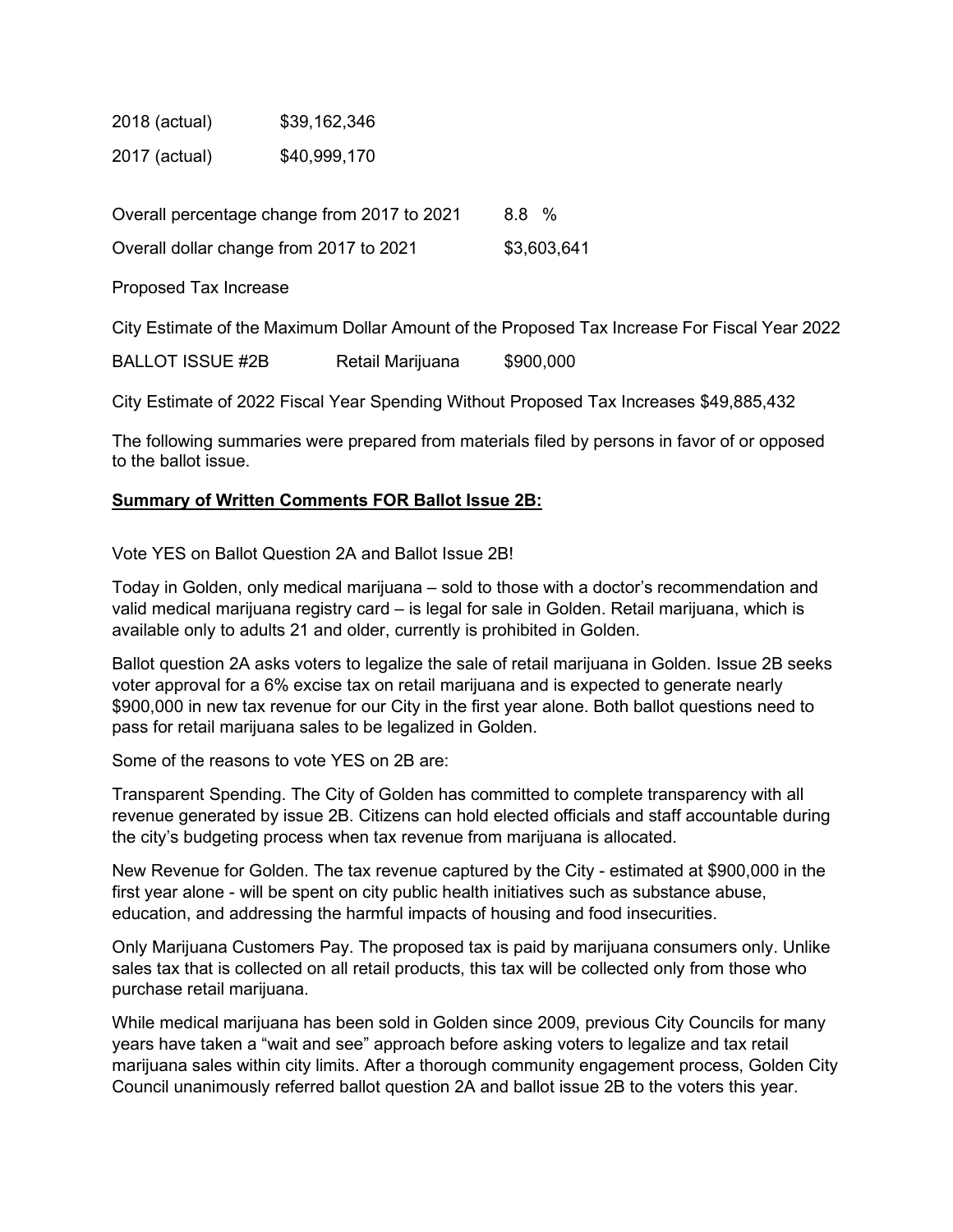It's time for nearly \$1 million in annual new revenue be dedicated to public health initiatives and projects – funds that will be transparently spent on local priorities. It's time for Golden to retain its own tax revenue. It's time to vote YES on 2A and 2B!

#### **Summary of Written Comments AGAINST Ballot Issue 2B:**

The proposed marijuana excise tax, Issue 2B, would limit the competitiveness of Golden marijuana shops, punish purchasers of legal marijuana products, and increase the appeal of the unregulated, illegal marijuana trade.

The local tax burden will be passed on to the consumer, thereby reducing the economic competitiveness of Golden shops versus those in neighboring areas. Furthermore, adding a local excise tax to an already heavily taxed product may encourage some consumers to resort to the underground illegal marijuana market, thus depriving state and local government of ANY tax revenue. The illicit market also presents many significant problems. In addition to the crime associated with the illegal marijuana market, consumers of illicit marijuana are at risk of dangerous product tampering.

According to a 2020 report from a respected tax policy foundation, the inability to out-compete the illicit market means that excise revenue is not nearly as high as many policymakers and analysts expected. If passed, 2B would render legal marijuana providers less competitive against the illicit market.

Finally, a vote for 2B would remove TABOR protections from citizens forever. If this new tax burden passes, Golden citizens will permanently lose the right to have revenue limits. The proposal's language would needlessly abandon the citizens' ability to control future revenue. Vote NO on 2B!

Ballot Issue 2C:

SHALL THE CITY OF GOLDEN TAXES BE INCREASED UP TO \$2,000,000.00 ANNUALLY IN 2022, THE FIRST FULL FISCAL YEAR OF COLLECTION, AND BY WHATEVER AMOUNT IS RAISED ANNUALLY THEREAFTER, THROUGH THE ADOPTION OF A LODGING TAX AT THE RATE OF SIX PERCENT (6%) ON THE RENTAL FEE, PRICE, OR OTHER CONSIDERATION PAID OR CHARGED FOR THE SHORT-TERM RENTAL (LESS THAN 30 CONSECUTIVE DAYS) OF ANY ROOM, ACCOMMODATION, OR SPACE IN ANY HOTEL, INN, BED AND BREAKFAST RESIDENCE, OR ANY OTHER PLACE THAT PROVIDES SLEEPING ROOMS, SLEEPING FACILITIES, OR ACCOMMODATIONS FOR CONSIDERATION LOCATED WITHIN THE CITY OF GOLDEN, COMMENCING ON JANUARY 1, 2022, WITH THE REVENUES OF SUCH LODGING TAX TO BE SPENT ON ANY LAWFUL MUNICIPAL PURPOSE, PROVIDED THAT REVENUES DERIVED FROM SUCH TAX DURING THE TEN-YEAR PERIOD COMMENCING JANUARY 1, 2022 AND ENDING DECEMBER 31, 2031 SHALL BE APPLIED TO ADDRESS VISITOR IMPACTS AND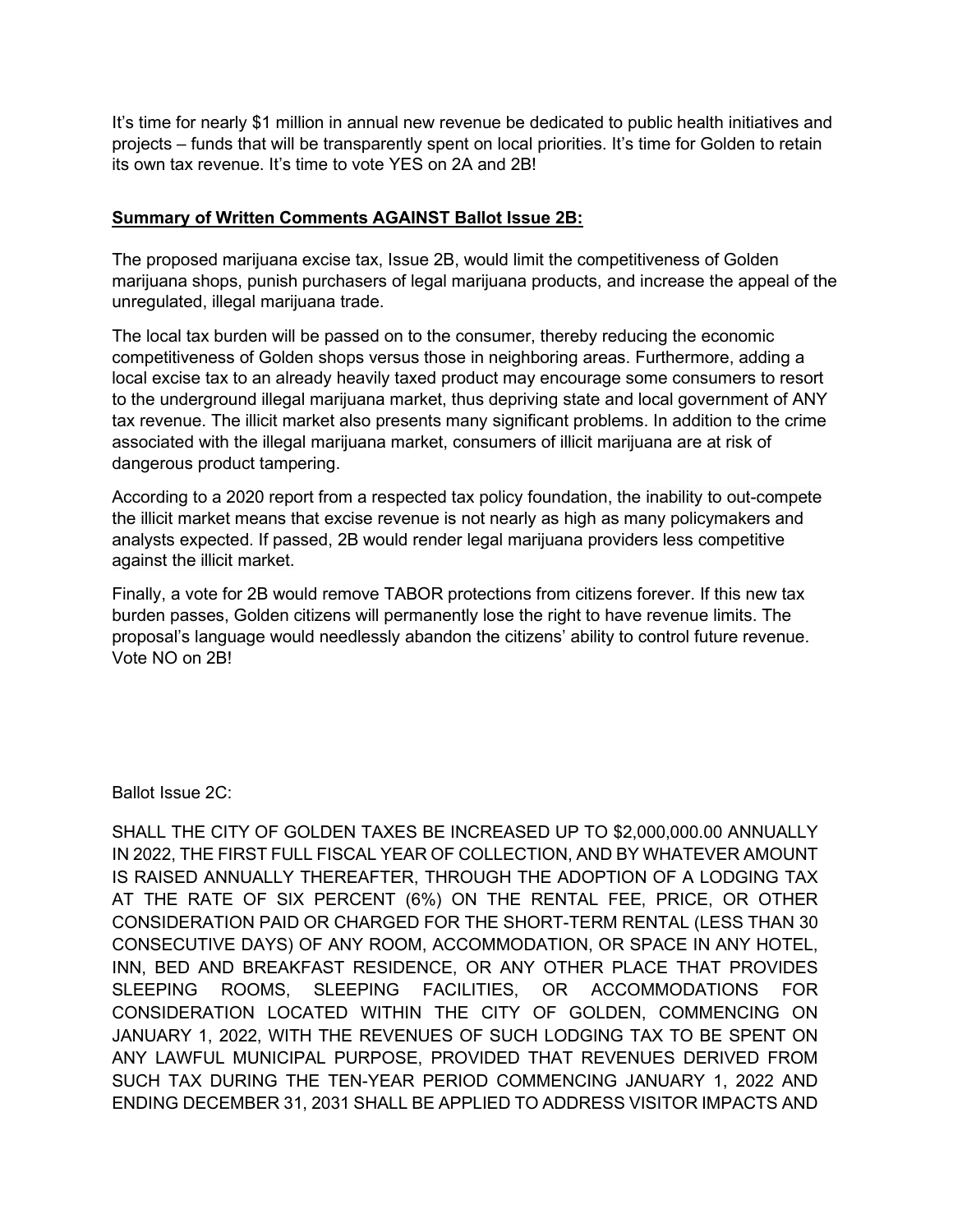FUND COMMUNITY PROJECTS AND CAPITAL IMPROVEMENTS AS DETERMINED BY THE CITY COUNCIL, AND THEREAFTER SHALL BE APPLIED FOR ANY LAWFUL MUNICIPAL PURPOSE AS DETERMINED BY THE CITY COUNCIL, AND SHALL ALL REVENUES FROM SUCH TAXES AND ANY EARNINGS THEREON BE COLLECTED, RETAINED, AND SPENT AS A VOTER-APPROVED REVENUE CHANGE WITHOUT LIMITATION OR CONDITION, AND NOTWITHSTANDING ANY REVENUE OR EXPENDITURE LIMITATIONS CONTAINED IN ARTICLE X SECTION 20 OF THE COLORADO CONSTITUTION OR ANY OTHER LAW?

Total City Fiscal Year Spending

|  | 2021 (estimated) | \$44,602,811 |
|--|------------------|--------------|
|--|------------------|--------------|

|  | 2020 (actual) | \$40,031,258 |
|--|---------------|--------------|
|--|---------------|--------------|

- 2019 (actual) \$43,785,451
- 2018 (actual) \$39,162,346
- 2017 (actual) \$40,999,170

| Overall percentage change from 2017 to 2021 | 8.8 %       |
|---------------------------------------------|-------------|
| Overall dollar change from 2017 to 2021     | \$3,603,641 |

Proposed Tax Increase

City Estimate of the Maximum Dollar Amount of the Proposed Tax Increase For Fiscal Year 2022

BALLOT ISSUE #2C Lodging: \$2,000,000

City Estimate of 2022 Fiscal Year Spending Without Proposed Tax Increases \$49,885,432

The following summaries were prepared from materials filed by persons in favor of or opposed to the ballot issue.

#### **Summary of Written Comments FOR Ballot Issue 2C:**

Vote Yes on 2C

A Lodging tax is a common and nearly-universal way of asking visitors to fairly and equitably contribute to what brings them to Golden in the first place.

When visiting other cities, we are asked to pay lodging taxes for hotels and vacation rentals almost everywhere.

Visitors are drawn to Golden because of our world-class amenities and scenic environment, culturally diverse downtown and historic neighborhoods, trails, parks, and beautiful Clear Creek Corridor.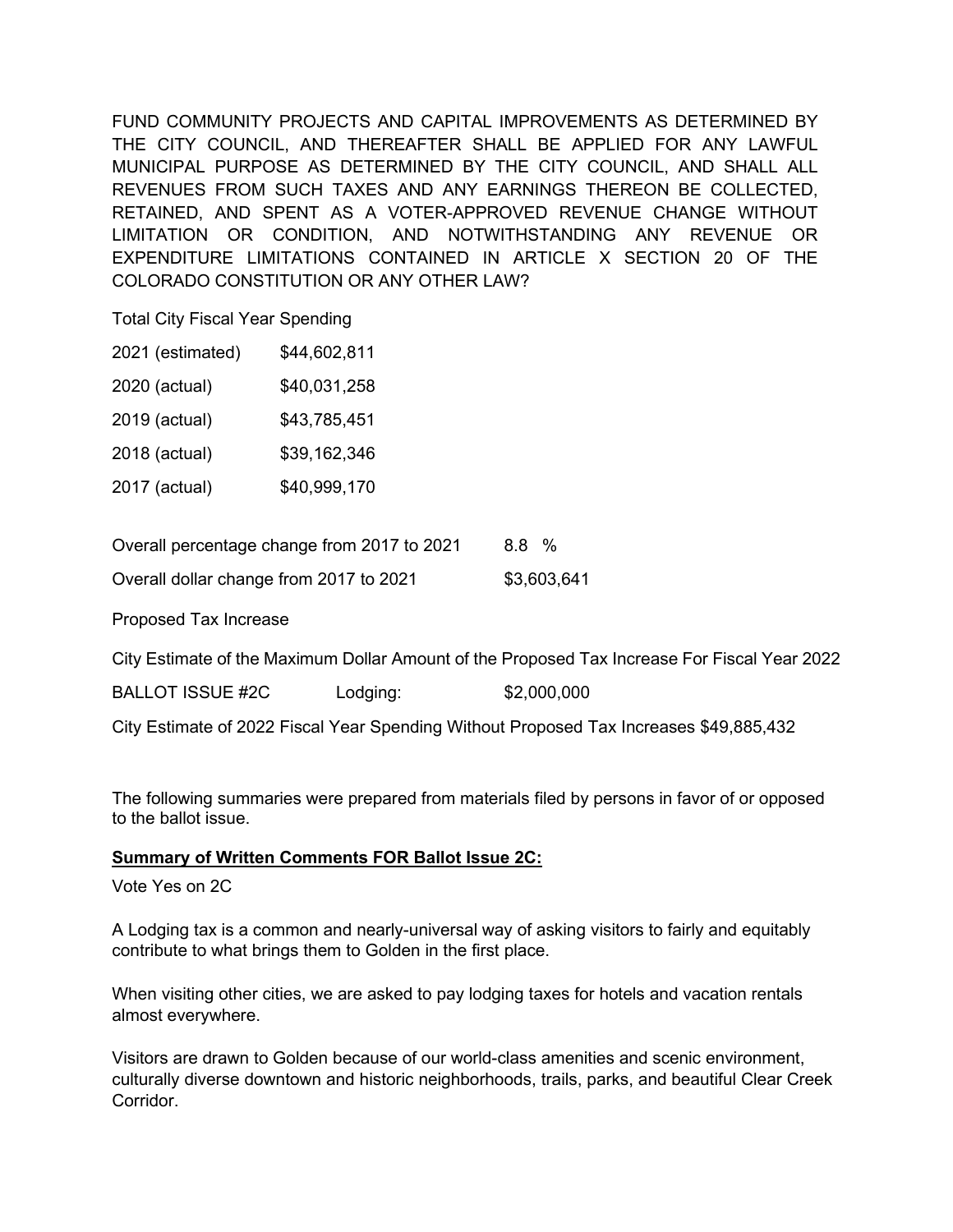Golden residents currently pay to maintain and improve these amenities – which visitors also use and benefit from.

Research from many Golden citizen task forces and blue-ribbon panels studying visitor impacts and financial health of the city confirm a compelling need for new funding to ensure a clean, safe and thriving community to live and recreate in.

Lodging tax proceeds can help ensure the vitality and preserve the small-town character of Golden that residents and visitors enjoy.

The proposed 6% lodging tax is reasonable and less than many surrounding communities, where rates are as high as 10.75%. Wheat Ridge, Aurora, Boulder, Denver, Westminster and Thornton are each above 7%.

Importantly, a lodging tax would be paid by visitors, not by our residents or the local hotels. Only tourists staying in short-term lodging will pay, as a way of supporting the amenities they use and enjoy in Golden.

Transparency- Lodging tax revenues will be placed in a dedicated fund, which will have public transparency and accountability for where the money goes and how it gets spent. The information will be publicly available on the City's new financial transparency website.

Lodging tax revenues will support a comprehensive plan to improve all facets of our quality of life, sustainability, and the long-term economic future of Golden for the enjoyment of residents and our guests.

Under this initiative, proceeds for the first 10 years are earmarked to help offset the impact of visitors to Golden, while ensuring Golden remains a thriving community with competitive and successful local businesses.

Proceeds will further be used to enhance Golden's treasured cultural institutions, invest in workforce housing, improve high speed internet access, and advance sustainability measures. Over time, proceeds of a lodging tax could address other visitor impacts and needs including parks and open space, trails, the Community Center and History Museum, Clear Creek corridor, Historic Downtown, Police enforcement and more.

A lodging tax is fair, equitable, and will benefit all of Golden.

It's time to vote Yes for Golden's future!

#### **Summary of Written Comments AGAINST Ballot Issue 2C:**

The proposed Lodging Tax, Issue 2C, is a badly timed and short-sighted new tax burden. In an example of economic "whataboutism," City Council recommends the tax, in part, because "everybody else is doing it." Rather than copy our higher taxing neighbors, Golden can attract more tourists and visitors with more affordable lodging. More tourists and visitors bring more revenue to local business AND to local government.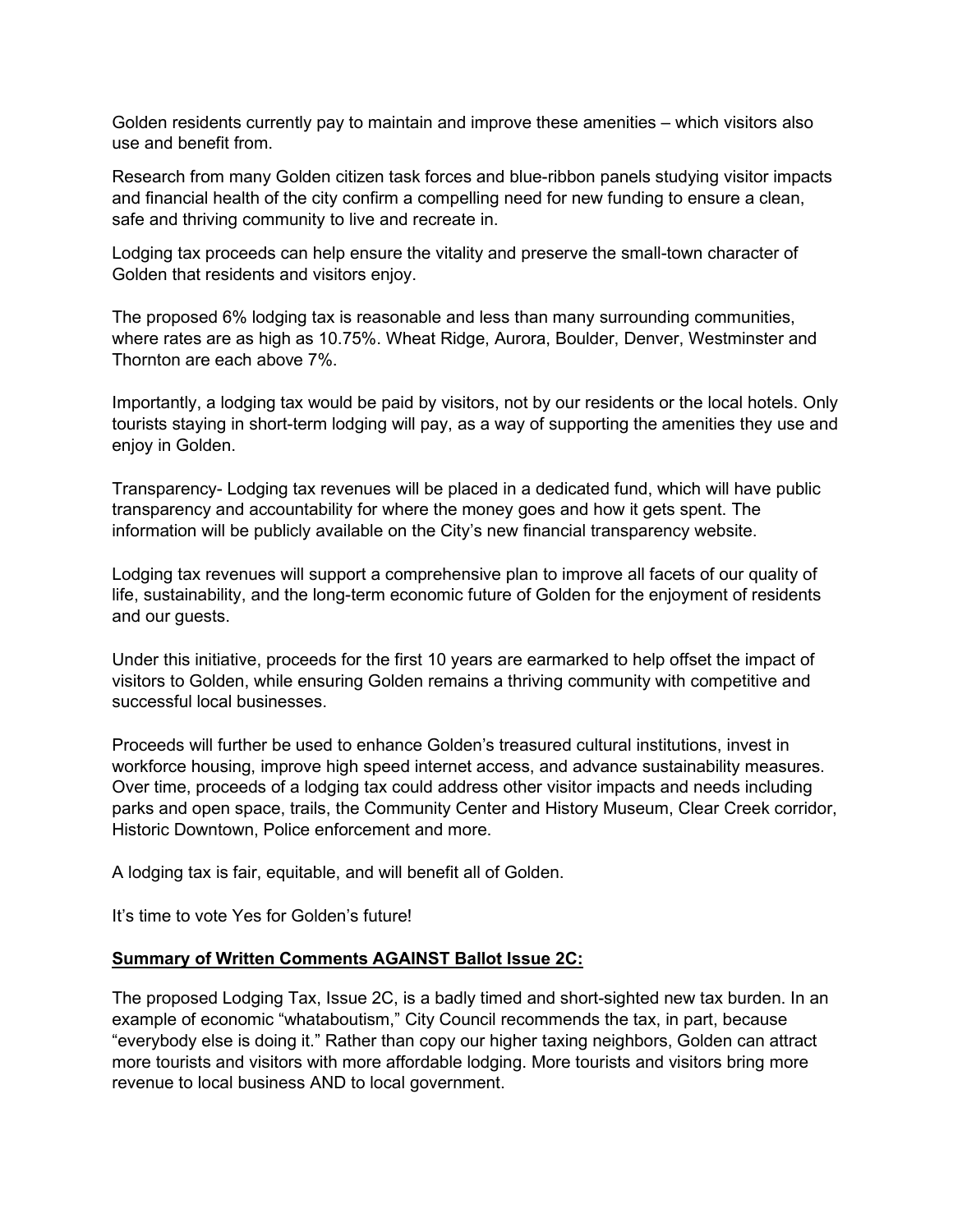Instead, City Council proposes a new tax on the hospitality segment in the midst of a pandemic. A respected hospitality business association estimates that the COVID-19 pandemic has eliminated more than ten years of job growth in the hospitality segment. This new tax burden would apply to hotels, motels, short term rentals, campgrounds and RV parks. This new tax would also carry a cost of compliance, as rental property owners learn how the tax is levied, or pay to have it calculated. This new tax burden would hit the hospitality segment just as they are trying to navigate the negative impacts and massive disruption of the COVID-19 pandemic with its growing number of viral variants.

Finally, a vote for the Lodging Tax will remove TABOR protections from citizens forever. If this new tax burden passes, Golden citizens will permanently lose the right to have revenue limits. The proposal's language would needlessly abandon the citizens' ability to control future revenue. Vote NO on 2C!

I hereby certify that this booklet contains ballot issue notices as provided by the various governmental entities pursuant to Article X, Section 20 of the Colorado Constitution.

 $\mathcal{L}_\mathcal{L} = \mathcal{L}_\mathcal{L} = \mathcal{L}_\mathcal{L} = \mathcal{L}_\mathcal{L} = \mathcal{L}_\mathcal{L} = \mathcal{L}_\mathcal{L} = \mathcal{L}_\mathcal{L} = \mathcal{L}_\mathcal{L} = \mathcal{L}_\mathcal{L} = \mathcal{L}_\mathcal{L} = \mathcal{L}_\mathcal{L} = \mathcal{L}_\mathcal{L} = \mathcal{L}_\mathcal{L} = \mathcal{L}_\mathcal{L} = \mathcal{L}_\mathcal{L} = \mathcal{L}_\mathcal{L} = \mathcal{L}_\mathcal{L}$ 

George P. Stern Jefferson County Clerk and Recorder